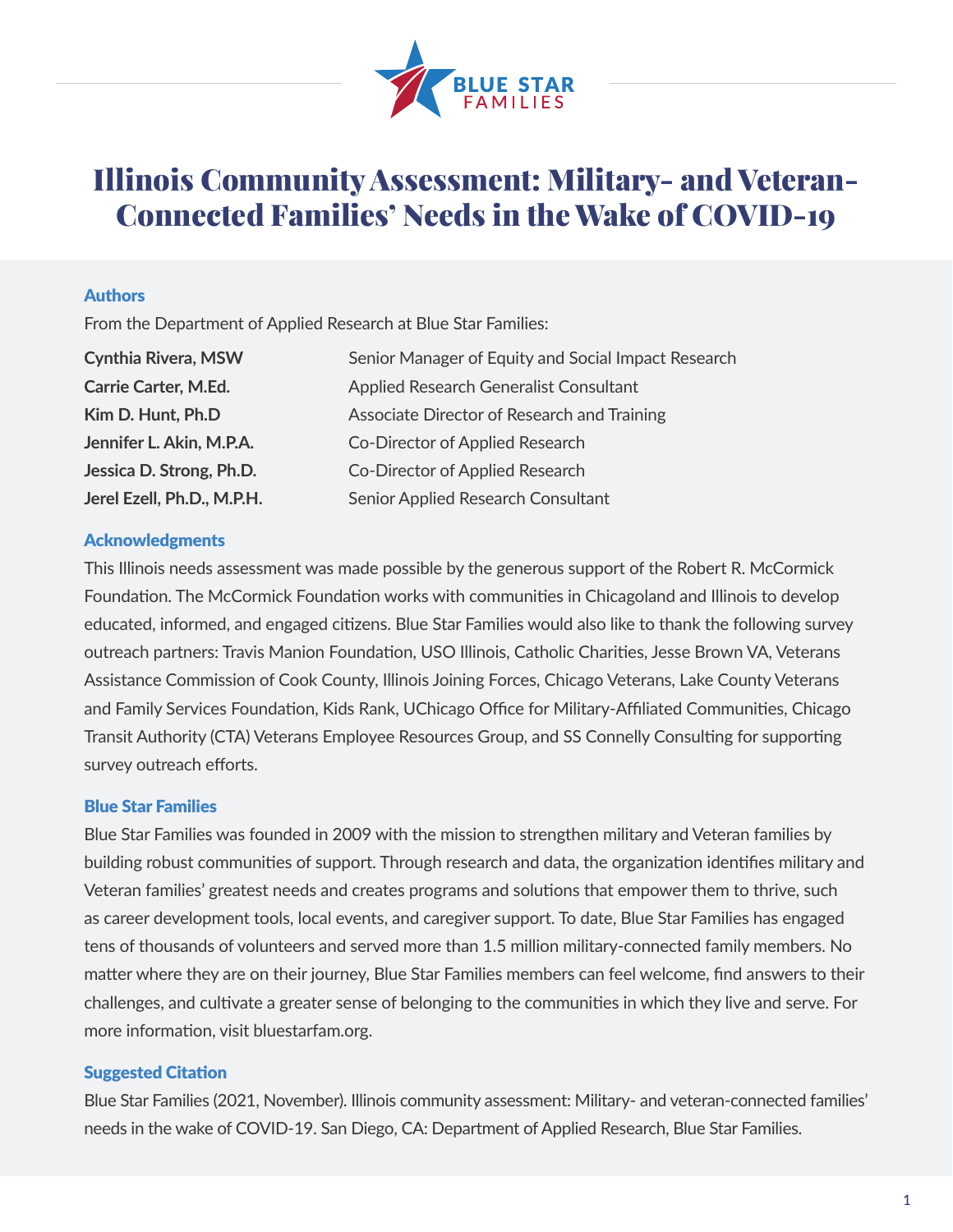

# Introduction

Military- and Veteran-connected families face a myriad of challenges associated with their service, and Illinois is home to a robust network of organizations that seek to support them. This assessment explores the benefits and challenges these families encounter as they navigate their local civilian and military communities in the wake of COVID-19 and offers recommendations for local organizations seeking to better support them. It is the culmination of a two-year study, which included a literature review, an exploratory analysis of Blue Star Families' local Military Family Lifestyle Survey data from 2019 and 2020 ([Appendix I](https://bluestarfam.org/wp-content/uploads/2021/05/BSF_CHI_ExpAnalysis_Report_2021-compressed.pdf)), focus groups ([Appendix II](https://bluestarfam.org/wp-content/uploads/2021/07/BSF_CHI_FocusGroup_Report_2021.pdf)), and a survey tailored to Illinois based on findings from previous data collection and exploration.

This mixed-methods approach enabled researchers to contextualize the experiences of Illinoisan militaryand Veteran-connected families within those of the broader national research. Using this framework, it is apparent that Illinois and Chicagoland support systems are bolstering outcomes for local military- and Veteran-connected populations in some focus areas, compared to national counterparts, while also underscoring areas where there are additional growth opportunities.

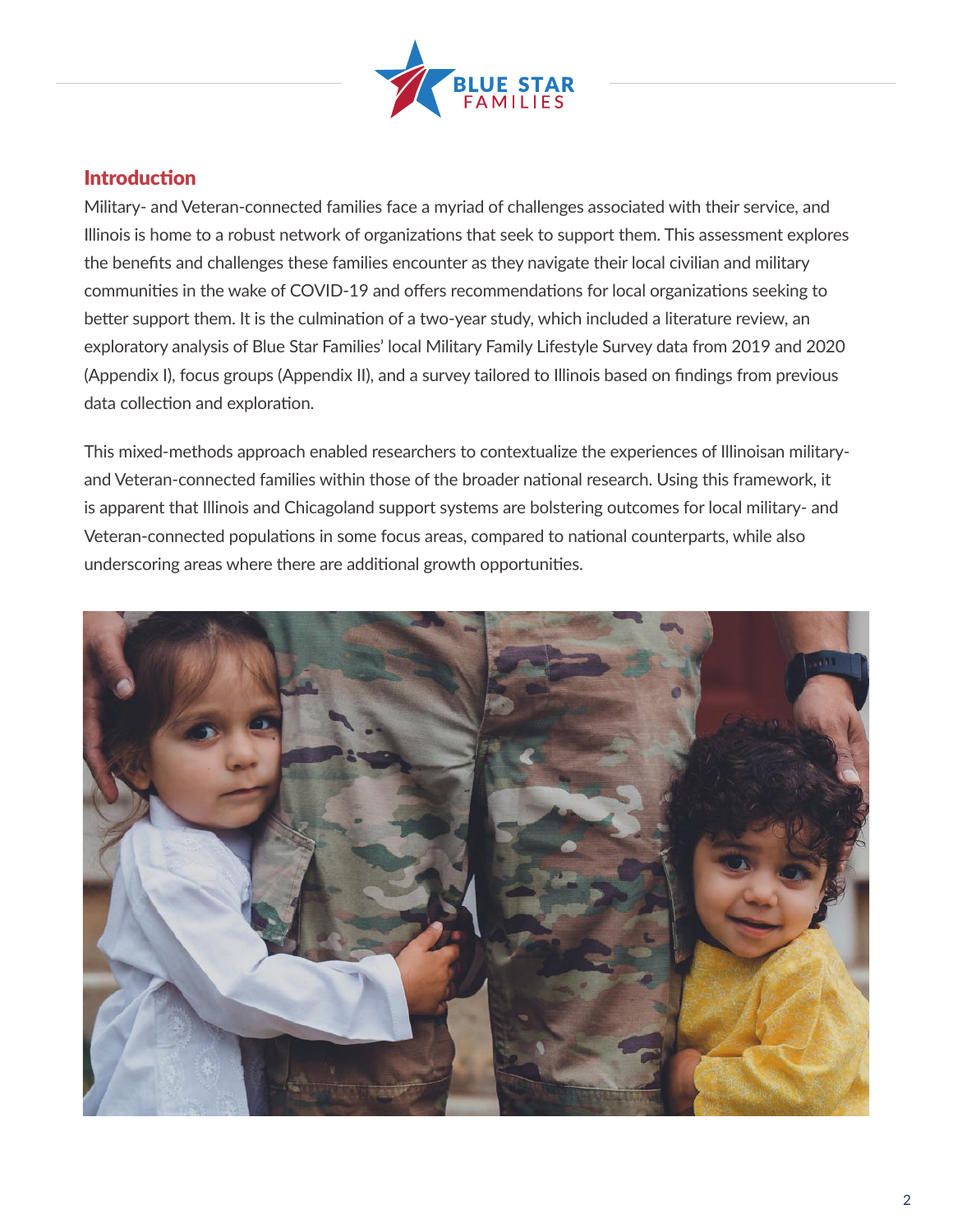

# Strengths of Illinois Communities

Although the COVID-19 pandemic put significant strain on military- and Veteran-connected families, survey respondents identified community strengths, many of which increased in importance as a result of the pandemic or were initiated during it.

# Online social media provides unique benefits to active-duty families trying to connect in both their local civilian and military communities.

**"Hop on to a community Facebook page or a mom's page or a MOPS organization in your area, you'll also find out a lot."** — Active-Duty Spouse Focus Group Participant

### Local (civilian) online networks



**8 out of 10 are members of a** *local* **(civilian) social network<sup>1</sup>**

**access the network weekly<sup>2</sup>**

70%

**Online social media is a particularly important asset for active-duty families who want to stay informed about their local community.**

**Reasons for accessing online local social networks**

|                                                           | Active-duty family<br>respondents<br>$(n=26)$ | Veteran family<br>respondents<br>$(n=52)$ |
|-----------------------------------------------------------|-----------------------------------------------|-------------------------------------------|
| <b>Stay informed</b><br>about local events                | 73%                                           | 77%                                       |
| Resource discovery                                        | 69%                                           | 42%                                       |
| Find out about<br>services in my local<br>community       | 62%                                           | 40%                                       |
| <b>Gather information</b><br>about the local<br>community | 62%                                           | 36%                                       |
| Connect to my<br>local community                          | 42%                                           | 40%                                       |

### Military-connected online networks





**7 out of 10 are members of an online**  *military-connected* **social network<sup>3</sup>**

**access the network weekly4**

**Military-connected social networks provide both Veteran and active-duty families opportunities to connect with other military-connected groups and information.**

**Reasons for accessing online military-connected social networks**

|                                                                 | <b>Active-duty family</b><br>respondents<br>$(n=22)$ | Veteran family<br>respondents<br>$(n=45)$ |
|-----------------------------------------------------------------|------------------------------------------------------|-------------------------------------------|
| Military-specific<br>news/information                           | 68%                                                  | 56%                                       |
| Resource discovery                                              | 68%                                                  | 42%                                       |
| Connect to the<br>military community                            | 59%                                                  | 60%                                       |
| Communicate<br>with other<br>military-affiliated<br>individuals | 54%                                                  | 67%                                       |
| Build a social<br>network                                       | 36%                                                  | 40%                                       |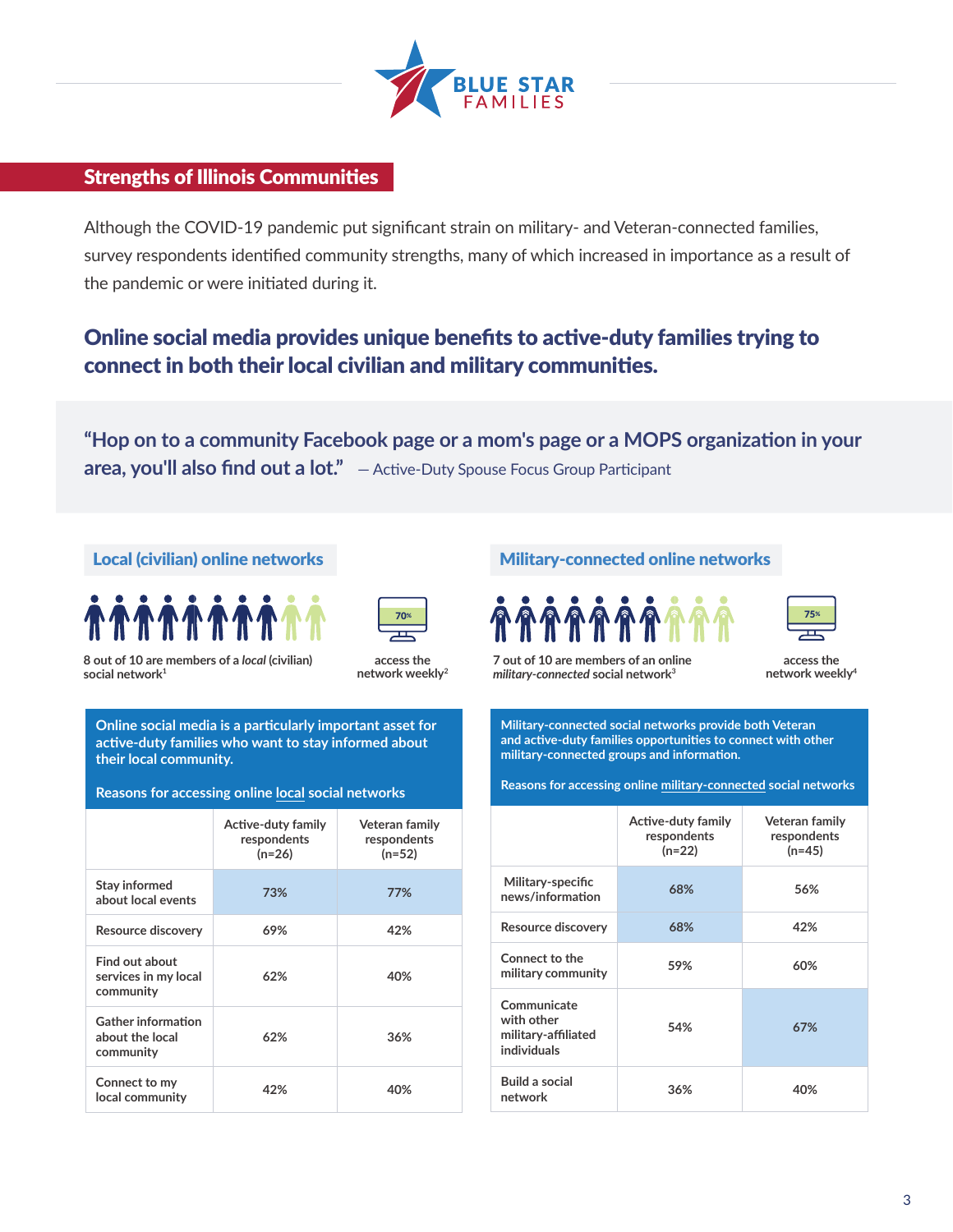

A greater percentage of Illinoisan military families reported children's education as a top issue and were virtually schooling at higher rates than their national counterparts in 2020.<sup>5</sup>

| $1 - \frac{3^{183}}{1}$<br>of active-duty respondents<br>have children enrolled in local<br>public schools | Respondents indicating children's education is a top issue in<br><b>2020 MFLS</b><br>Active-duty family respondents                           |     |                          |
|------------------------------------------------------------------------------------------------------------|-----------------------------------------------------------------------------------------------------------------------------------------------|-----|--------------------------|
|                                                                                                            | 40% all respondents                                                                                                                           | VS. | 46% Illinois respondents |
| 6 65%<br>of all respondents are satisfied<br>with the quality of child(ren)'s<br>education <sup>6</sup>    | Respondents with K-12 eligible children indicating their child<br>was virtual/online schooling in 2020 MFLS<br>Active-duty family respondents |     |                          |
|                                                                                                            | 52% all respondents                                                                                                                           | VS. | 69% Illinois respondents |

**"[T]he school district is really good. I think that they have good protocols for the safety of the students."** — Reserve Spouse Focus Group Participant

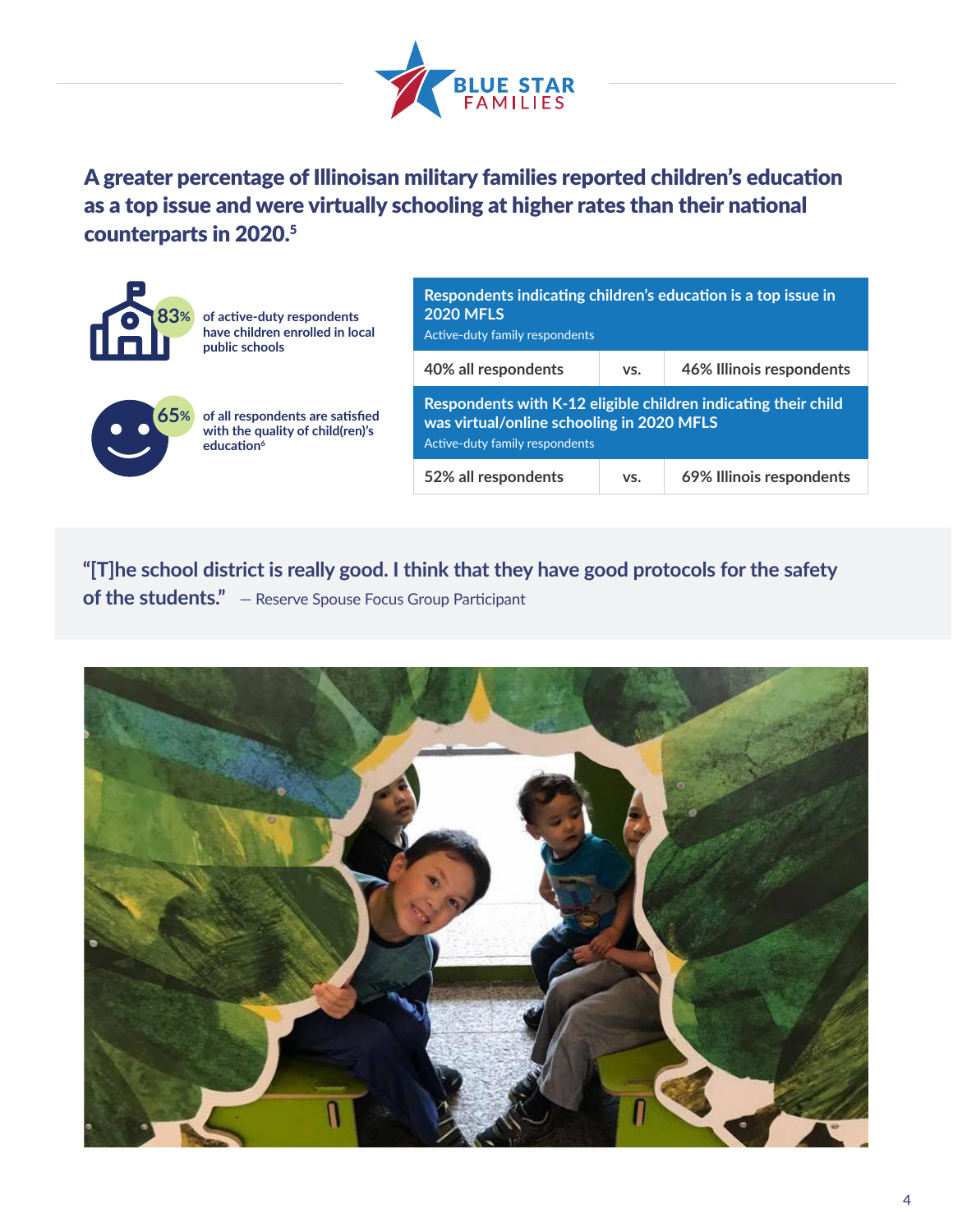

Nearly all respondents are satisfied with their health care services and coverage, and active-duty family respondents particularly benefited from expanded telehealth services during the pandemic.

### Active-Duty Respondents



**are satisfied with health care in Illinois7**



**are satisfied with their health insurance provider8**

# **38%**

**reported health care services are BETTER than past duty stations<sup>9</sup>**

### Veteran Respondents



**are satisfied with their health insurance provider10**

**48% reported medical resources in Illinois are sufficient<sup>11</sup>**

# Telehealth is widely used by all respondents for a variety of services

### Use of telehealth services



# Use of telehealth services by appointment type

**"[Telehealth] is very helpful. It is an hour or so drive to get to the hospital so it is nice having the option for telehealth to do minor appointments."** - Veteran Survey Respondent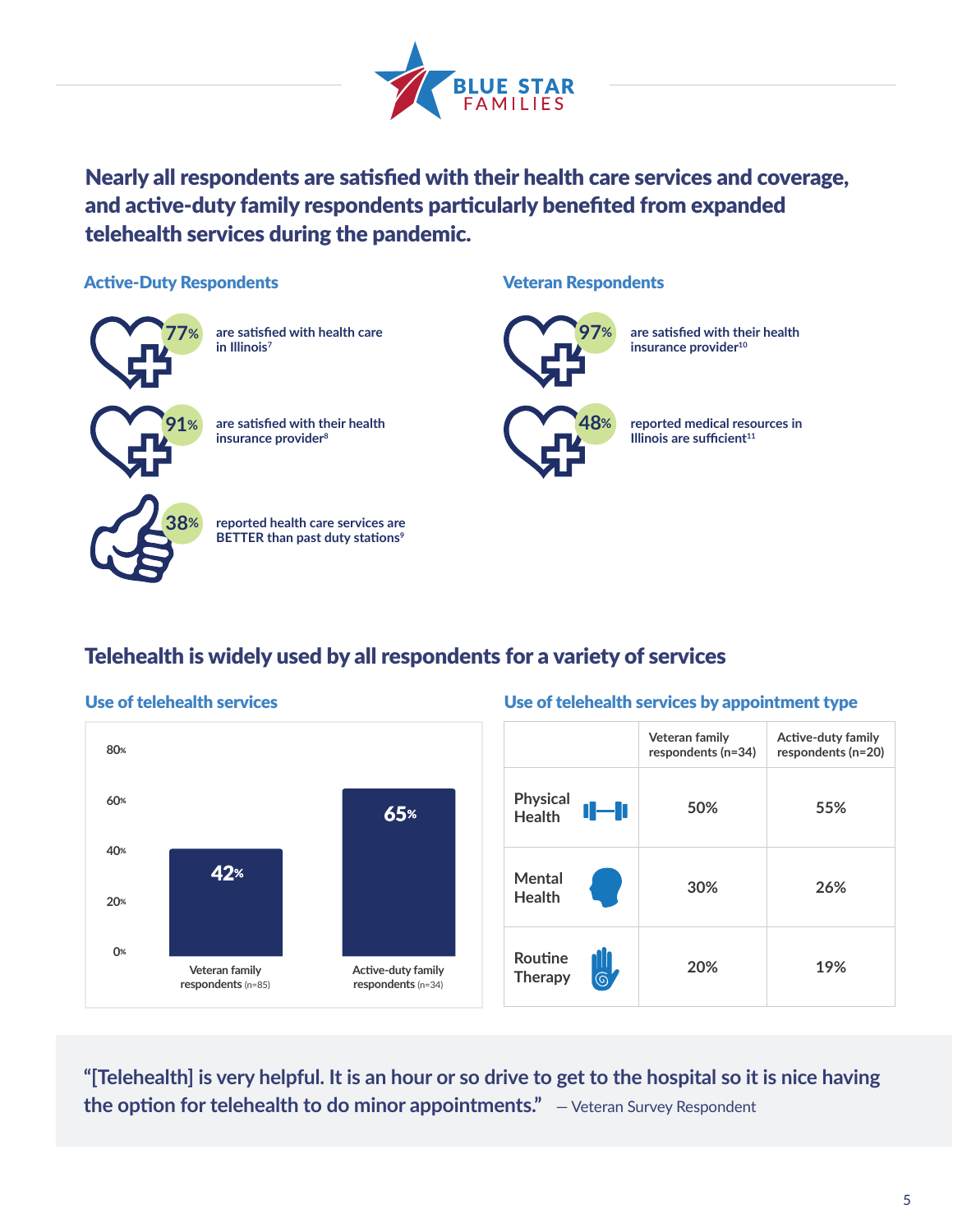

# Nearly half of Veteran family respondents and one-third of active-duty family respondents reported feeling a sense of belonging to their local civilian community, which is higher than national rates.12,13

### Sense of belonging to local civilian community

% of respondents who agree they feel a sense of belonging to their local civilian community



**"We live off base, [are] definitely connected in our community, and we have our homeschooling community that is both military and civilian. [We're] really close to those people, [...] we've been very pleasantly surprised being here"**

— Active-Duty Air Force Spouse Focus Group Participant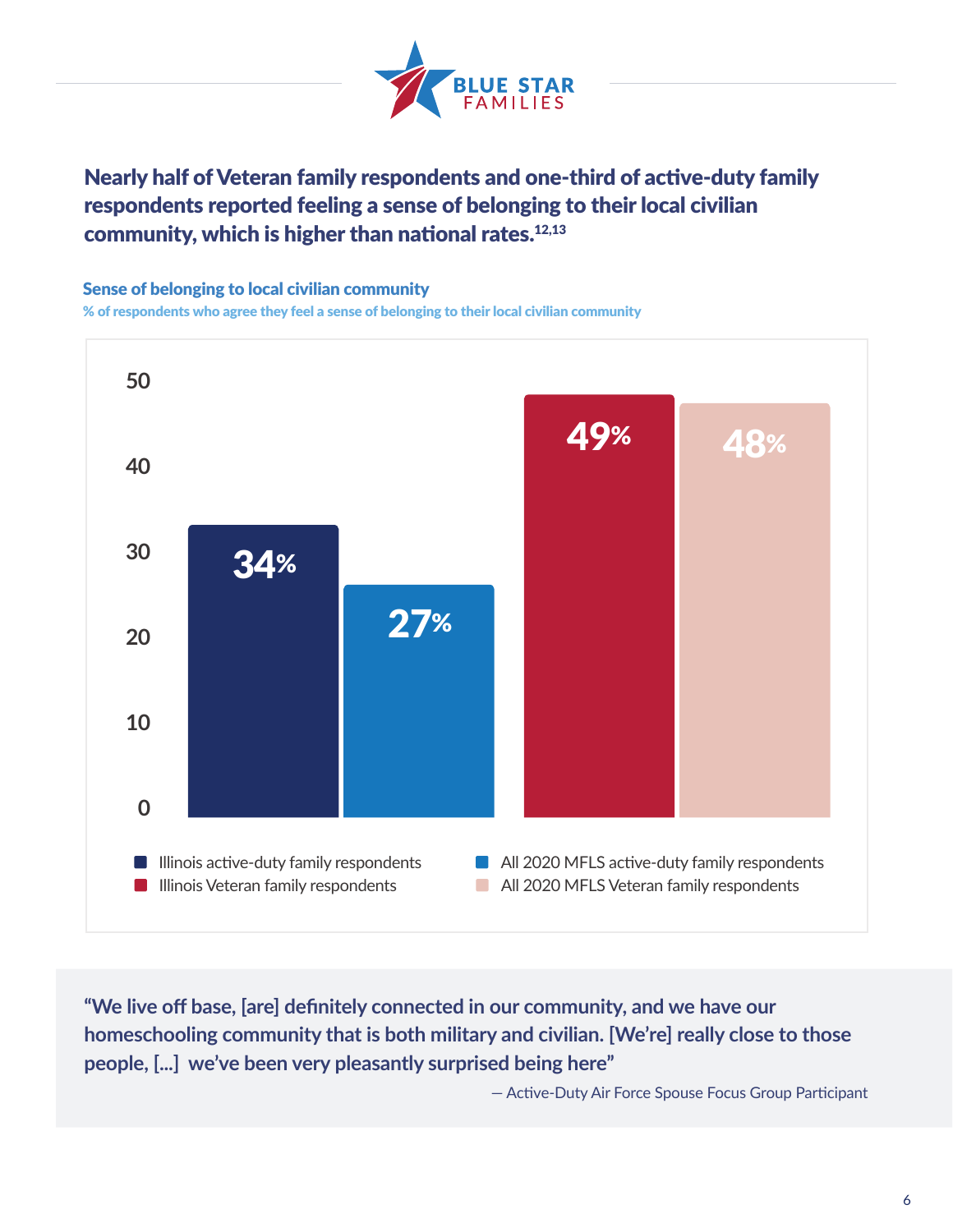

Illinois remains "home" for many Veterans after they leave service; familiarity, family, and employment opportunities are the top reasons non-active-duty respondents choose to reside in Illinois.

**"We love our life here. We wouldn't have chosen Illinois if the military hadn't sent us here, but we have a wonderful life here."** - Veteran Spouse Survey Respondent

### Top Reasons for Choosing to Live in Illinois:<sup>17</sup>



**64% raised in the area**



**live close to family** 



**respondent's civilian**  employment<sup>18</sup>

526,153 Veteran residents<sup>14</sup>

+

25,000 National Guard & Reserve service members<sup>15</sup>

+

21,500 active-duty service members<sup>16</sup>

+

# *Their families*

= Illinois' military- and Veteranconnected population

 **(5%+ of total Illinois population)**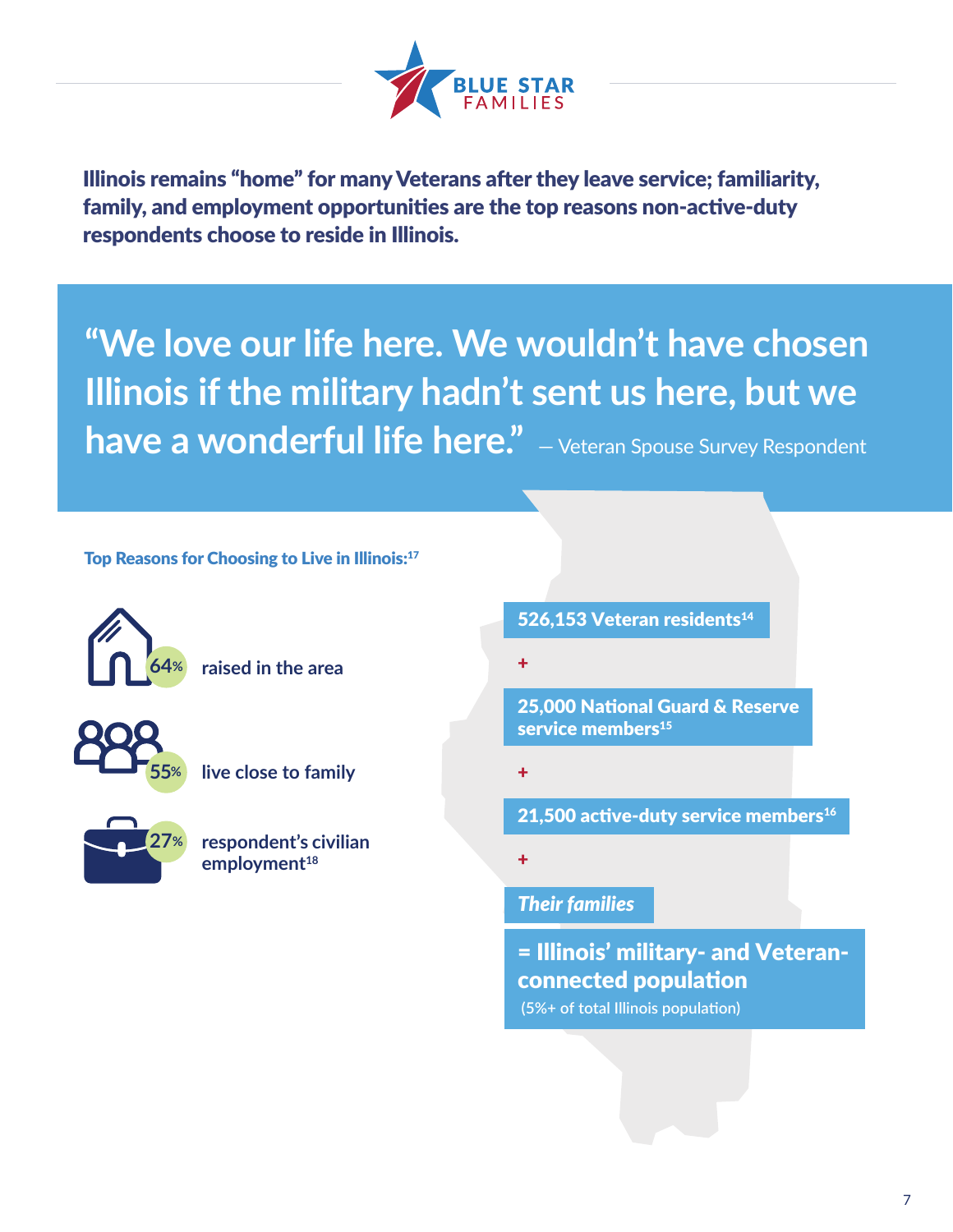

## Opportunities for Growth

# Illinoisan military- and Veteran-connected families are dealing with financial difficulties in the wake of the pandemic.

| Indications that Illinoisan Active-Duty Family Respondents<br><b>Face Greater Financial Challenges from COVID-19</b><br>% of active-duty family respondents to 2020 Military Family Lifestyle<br>Survey reporting COVID-19 made  "much worse" or "somewhat worse" <sup>19</sup> |                 |                 |  |
|---------------------------------------------------------------------------------------------------------------------------------------------------------------------------------------------------------------------------------------------------------------------------------|-----------------|-----------------|--|
|                                                                                                                                                                                                                                                                                 | <b>Illinois</b> | <b>National</b> |  |
| <b>Financial Situation</b>                                                                                                                                                                                                                                                      | 38%             | 32%             |  |
| <b>Employment Situation</b><br>(active-duty spouse respondents only)                                                                                                                                                                                                            | 42%             | 34%             |  |

Nearly half of active-duty and Veteran family respondents to this community assessment stated their family's current financial position causes "a great deal" or "some" stress, $20$  and over half (58%) $21$  of active-duty family respondents do not feel military compensation is keeping up with civilian compensation. With the exception

**Respondents' most commonly reported** 

of "student loans," the top contributors to financial stress differed among active-duty and Veteran family respondents experiencing financial stress.<sup>22</sup>

### Child Care

Child care was a consistent concern during every phase of this research study. More than three-quarters (79%) of Illinoisan active-duty family respondents to the 2020 MFLS reported they could not always find child care that worked for their situation,<sup>23</sup> and "lack of child care" was reported as a top issue (32%).<sup>24</sup> Although there is a small sample of active-duty family respondents to the Illinois Community Assessment survey with child care needs, their responses align with national and state trends regarding high child care costs and low child care supply. When comparing their current child care experience to their previous duty station, many active-duty family respondents with child care needs reported "much worse" or "worse" child care costs (9 out of 19) and availability (7 out of 19).

| <b>financial stressors</b>           |                                                   |                                              |
|--------------------------------------|---------------------------------------------------|----------------------------------------------|
|                                      | Active-<br>duty family<br>respondents<br>$(n=28)$ | Veteran<br>family<br>respondents<br>$(n=50)$ |
| Major home<br>repairs                | 14%                                               | 42%                                          |
| <b>Excessive credit</b><br>card debt | 14%                                               | 28%                                          |
| Out-of-pocket<br>medical costs       | 18%                                               | 24%                                          |
| <b>Student loans</b>                 | 36%                                               | 24%                                          |
| Out-of-pocket<br>housing costs       | 32%                                               | 16%                                          |
| Out-of-pocket<br>relocation costs    | 32%                                               | 6%                                           |
| Out-of-pocket<br>child care costs    | 32%                                               | 4%                                           |

### Military Spouse Employment

Military spouse employment was also a consistent concern in every phase of this needs assessment, corresponding with national trends. Focus group participants and survey respondents reported military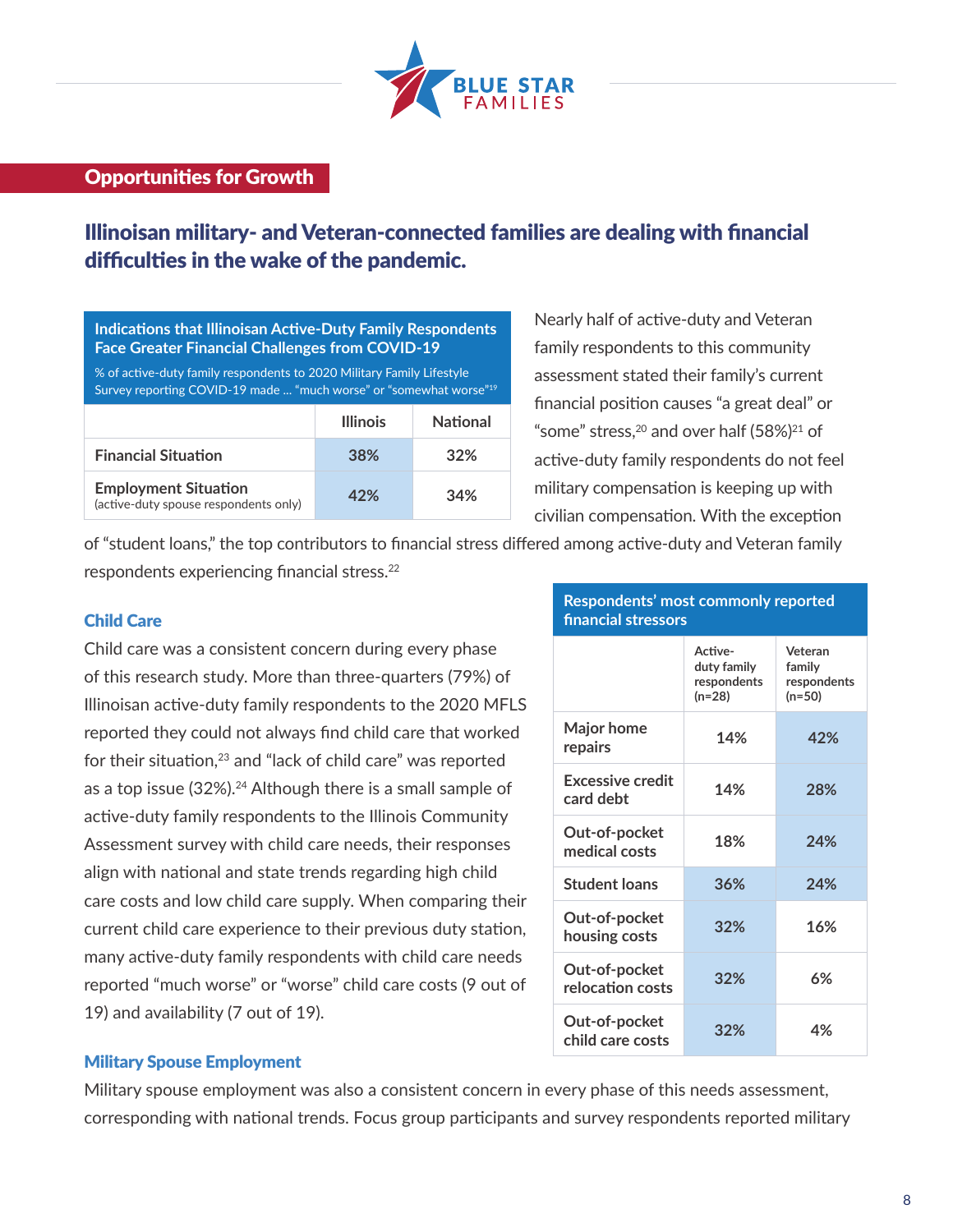

spouse employment is a challenge, and many do not perceive employers to be interested in militaryconnected talent. While more than half (57%) of all survey respondents stated having two incomes is vitally important to their family's well-being,<sup>25</sup> just one in three Illinoisan active-duty spouse respondents reported being employed full-time; nearly the same proportion (29%) said they are not employed but want or need employment.<sup>26</sup>

# **"Lack of experience and several moves hindered my ability to start a career."**

— Military Spouse Survey Participant

Also consistent with previous research,<sup>27</sup> Illinoisan active-duty spouses do not perceive local employers are eager to hire them. While most Veteran respondents in Illinois (53%) agreed that employers in their community are eager to hire military-affiliated individuals,<sup>28</sup> active-duty spouse respondents had different perceptions. Just 20% of active-duty spouse respondents agreed.<sup>29</sup>

# Despite overall satisfaction with health care and insurance coverage, finding in-network providers and securing health care appointments pose challenges for some, particularly active-duty family respondents.

When asked what barriers, if any, respondents experienced when accessing health care, one in three active-duty and over half of Veteran family respondents reported "none."30 Those who *did* experience challenges most commonly reported that "providers do not

| Reported barriers to health care access in Illinois     |                                          |                                      |  |
|---------------------------------------------------------|------------------------------------------|--------------------------------------|--|
|                                                         | Active-duty family<br>respondents (n=20) | Veteran family<br>respondents (n=73) |  |
| Providers do not accept<br>TRICARE/private insurance/VA | 70%                                      | 36%                                  |  |
| Limited availability/office hours                       | 55%                                      | 36%                                  |  |
| Lack of specialty providers                             | 45%                                      | 36%                                  |  |

accept TRICARE/private insurance/VA" (14 out of 20 active-duty family respondents and 36% of Veteran family respondents).<sup>31</sup>

"Limited availability/office hours" and "lack of specialty providers" were also identified by survey respondents and described by focus group participants.

**"[Health care providers] don't have late appointments available a lot of times and that interferes with my work day."** - Active-Duty Spouse Focus Group Participant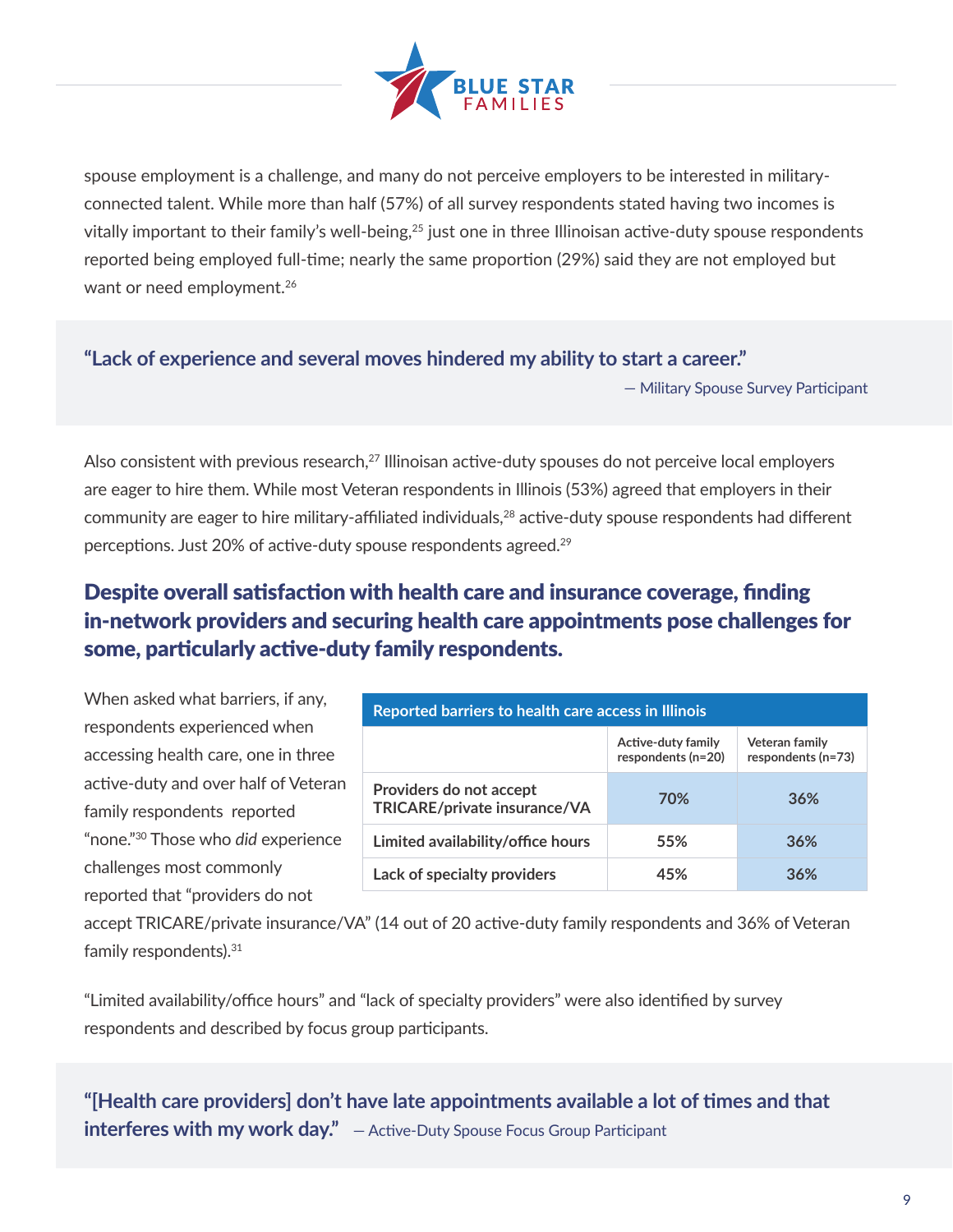

# Most military- and Veteran-connected family respondents do not believe they are valued members of their community, but Veteran family respondents perceive greater effort on the part of civilian organizations to include them.

Only 22% of active-duty family respondents agree that they are "valued members of the local community," compared to 44% of Veteran family respondents.<sup>32</sup> When asked if they feel civilian civic groups and organizations in their local community encourage military and Veteran families to participate, only one in five active-duty family respondents agree (27%), compared to two out of three Veteran family respondents (68%).<sup>33</sup>

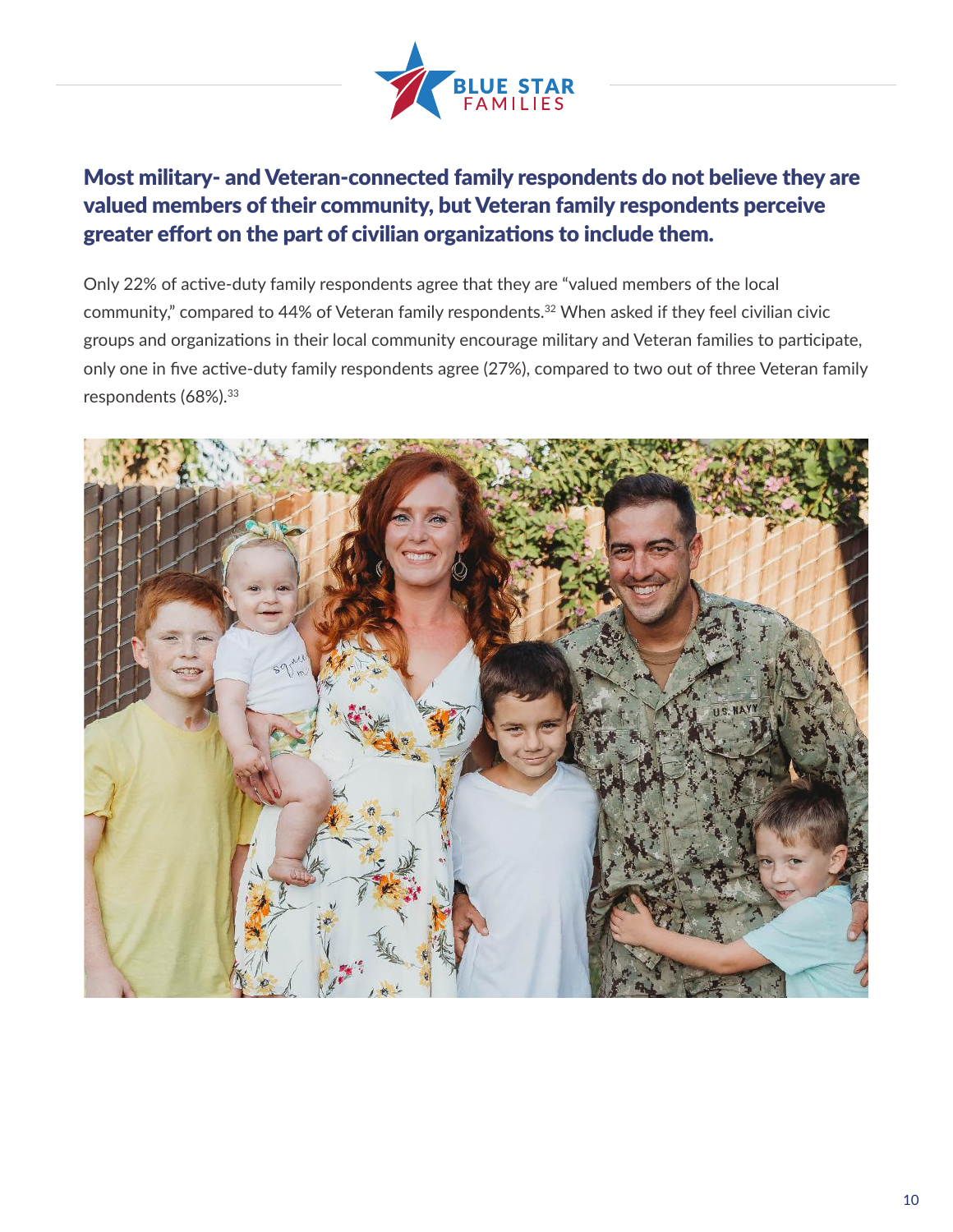

# **Conclusion**

The needs assessment aimed to uncover the challenges unique to a specific community, but a refreshing proportion of Illinois-area respondents reported positive perspectives and strengths of their communities. This may be a reflection of the foundation of support accomplished by the robust network of military- and Veteran-serving organizations operating in these communities and the generous financial support provided by engaged philanthropic organizations.

Despite the many strengths reported by Illinoisan respondents, challenges remain. These challenges reflect those faced by American society in general and, in particular, the military community: child care access and affordability, health care access, military spouse employment challenges, and lack of connection to the local community.

# Recommendations



**Maintain virtual services and community-building opportunities:** The move from in-person to online events and services was beneficial; local organizations and service providers should actively seek to uphold these capabilities.

- l **Sustain a robust and up-to-date social media presence.** Active-duty families, in particular, benefit from the information provided on robust online social media networks. These platforms help military families, who move often, quickly connect to both their local civilian and military communities. All local organizations and service providers should leverage social media to reach military and Veteranconnected families.
- l **Tailor outreach activities to military and Veteran-connected families.** Few active-duty family respondents perceive that local organizations are actively seeking their participation in activities. Local civilian organizations, service providers, and schools should ensure their online presence is inclusive of military families (e.g., "military families" section on websites, welcoming messaging for military and transitioning families, etc.).
- l **Continue virtual services and activities, especially telehealth.** Many families benefited from the expansion of telehealth services during the pandemic. Providers should seek to maintain these services after the return to in-person care. Local organizations and providers who work in this space can seek to identify and remove barriers to maintaining expanded telehealth services.
- l **Share lessons learned with other communities and states.** High satisfaction rates with virtual services  $-$  especially public schools  $-$  offer a unique opportunity for local organizations to identify practices that worked to support families during the pandemic and share them with other communities.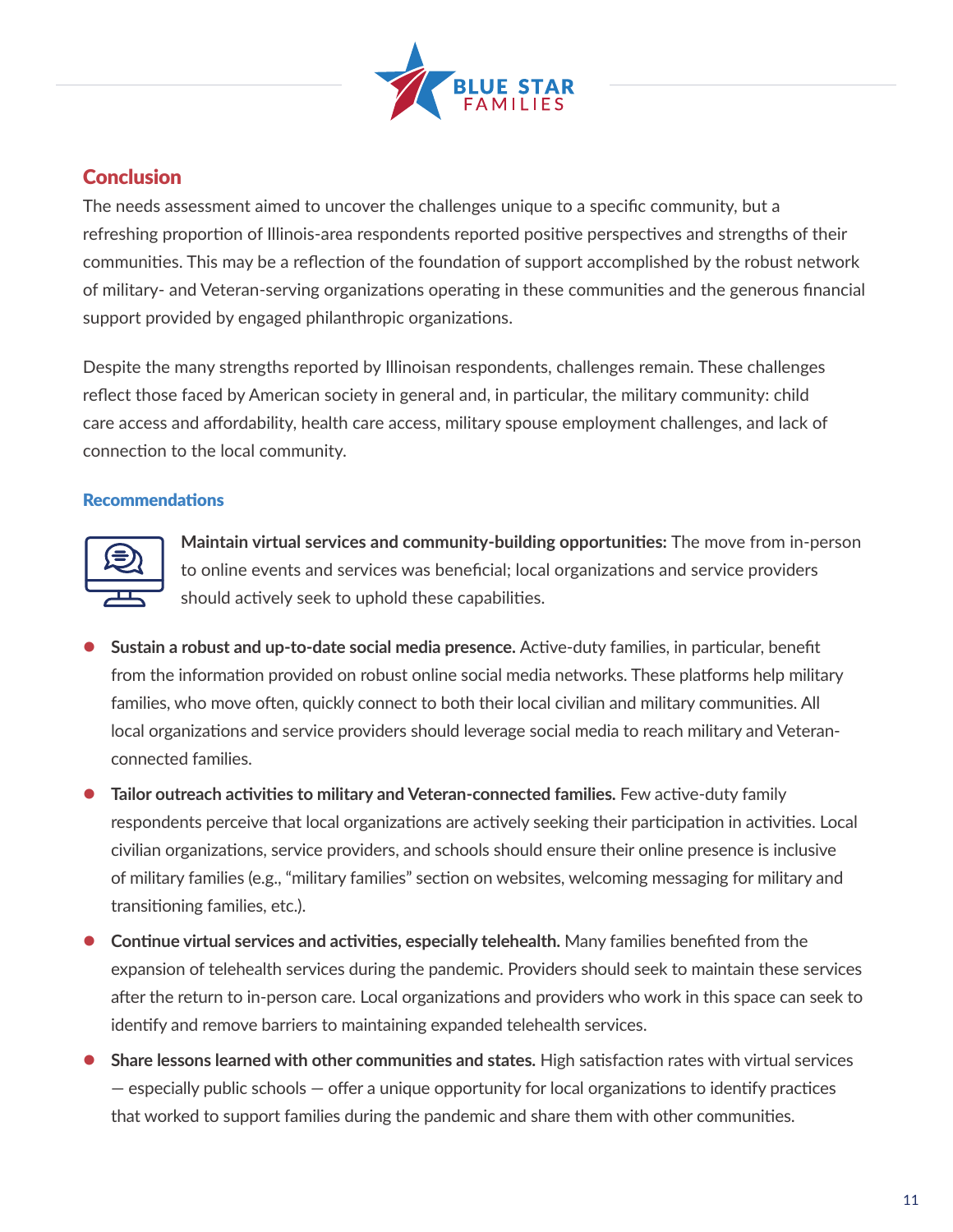



**Maintain and expand opportunities for bridging the civilian-military divide:** Most opportunities for growth identified in this needs assessment require cooperation and increased understanding on the part of local civilian organizations, employers, and individuals.

- l **Encourage employers to hire and retain active-duty spouse employees.** Military spouses in Illinois do not perceive local employers are eager to hire them and face the same employment challenges as they do nationwide. Employment challenges are root causes of military family financial instability and require multi-sector, national, state, and local action to change. Military and Veteran advocates can therefore apply national efforts at the local level; examples include (1) educating employers on how to read a military spouse resume and the benefits of hiring military spouses; (2) engaging the business community to commit to hiring military spouses; (3) working to identify and remove licensure/certification barriers at the state level; and (4) supporting employers who want to retain military spouses after a PCS move.
- l **Include military and Veteran-connected families in community discussions about child care.** Military and Veteran-connected families experience the same child care challenges as their civilian neighbors; however, these concerns are exacerbated for active-duty families. Because military personnel move often and usually do not live close to family, they face added difficulty obtaining care due to long waitlists and the inability to lean on family and friends to provide care (as is common in the civilian sector). Child care costs are also a barrier to military spouse employment and an added challenge resulting from unemployment and underemployment. Including military and Veteran-connected stakeholders in local child care conversations can help address these unique challenges to cost and accessibility.
- l **Proactively welcome military and Veteran-connected families into the local community.** Only one in five active-duty family respondents feel they are valued members of their local communities, and far fewer active-duty family respondents perceive that local civilian organizations are trying to include them, compared to Veteran family respondents. Local civilian and military-connected organizations and service providers should seek to increase joint activities, update outreach activities, and increase participation in existing initiatives (e.g., Blue Star Welcome Week) to be inclusive of local active-duty families.

**"The community needs to make a better and broader effort at informing Veterans and active-duty [families] of what their community has to offer them."**

— Veteran Service Member Survey Respondent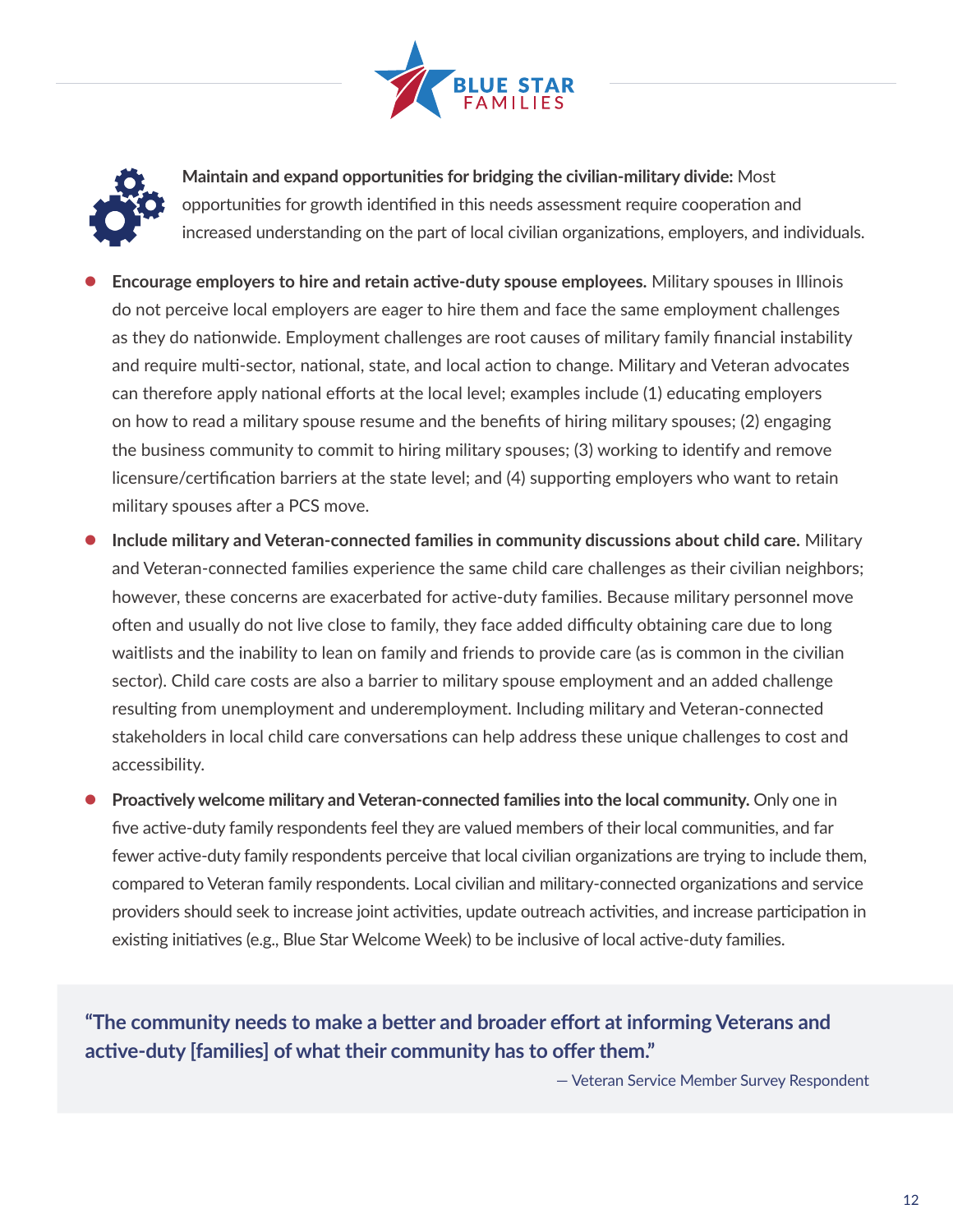

# Survey Methodology

The Illinois Community Assessment survey was fielded from August 10th - 31st, 2021, garnering 238 respondents. The survey used convenience and snowball sampling methods, largely relying on Blue Star Families' email distribution list, social media (organic and advertising), and local organizational partner shares. Survey participants were offered entry into an incentive drawing for their participation. (Methodologies for the exploratory analysis and focus groups can be found within their respective reports in the appendices.)

# Definitions & Analysis

Most descriptive statistics included throughout the report represent the responses of an active-duty or Veteran family unit, grouping the responses of those identifying as a service member/Veteran and those identifying as a spouse. Respondents with multiple identities (e.g., active-duty service member and spouse of an active-duty service member) are de-duplicated and only reported once in the grouped family unit. In the rare occasion that the referent group is omitted, the statistic reflects input from all military and Veteran-connected respondents to that question.

# Limitations

The Illinois Community Assessment was fielded in August 2021 as COVID-19 levels increased due to the Delta variant. The continued strain from COVID-19 impacted the moving cycle (permanent change of station; PCS) for military families as many faced longer than usual delivery times for household goods delivery and difficulty finding housing within Basic Allowance for Housing.34 Additionally, the beginning of the school year and the continued uncertainty regarding COVID-19 provided less than ideal circumstances for survey fielding.

Survey sampling included recruitment of current Blue Star Families members and clients and members of military and Veteran service organizations. Thus, survey respondents may be actively engaged in resources supporting military populations, and military families without connections to social services may not have participated in the survey. The survey sample is self-selecting, which inevitably introduces some bias, but in addition, active-duty family member respondents may be electing to relocate to Illinois, such as those in the Navy who apply to become a recruit division commander and train new recruits and sailors at specialty schools in the Great Lakes Region. These respondents may also have a slightly more positive view of the area than those who have been assigned.35

Sampling was not stratified, nor were results weighted. Possible biases were introduced through the use of a non-probability sampling method, particularly regarding gender (59% female), marital status (74% married), age (average of 41 years old), rank (44% active-duty senior enlisted, warrant officer, or officer),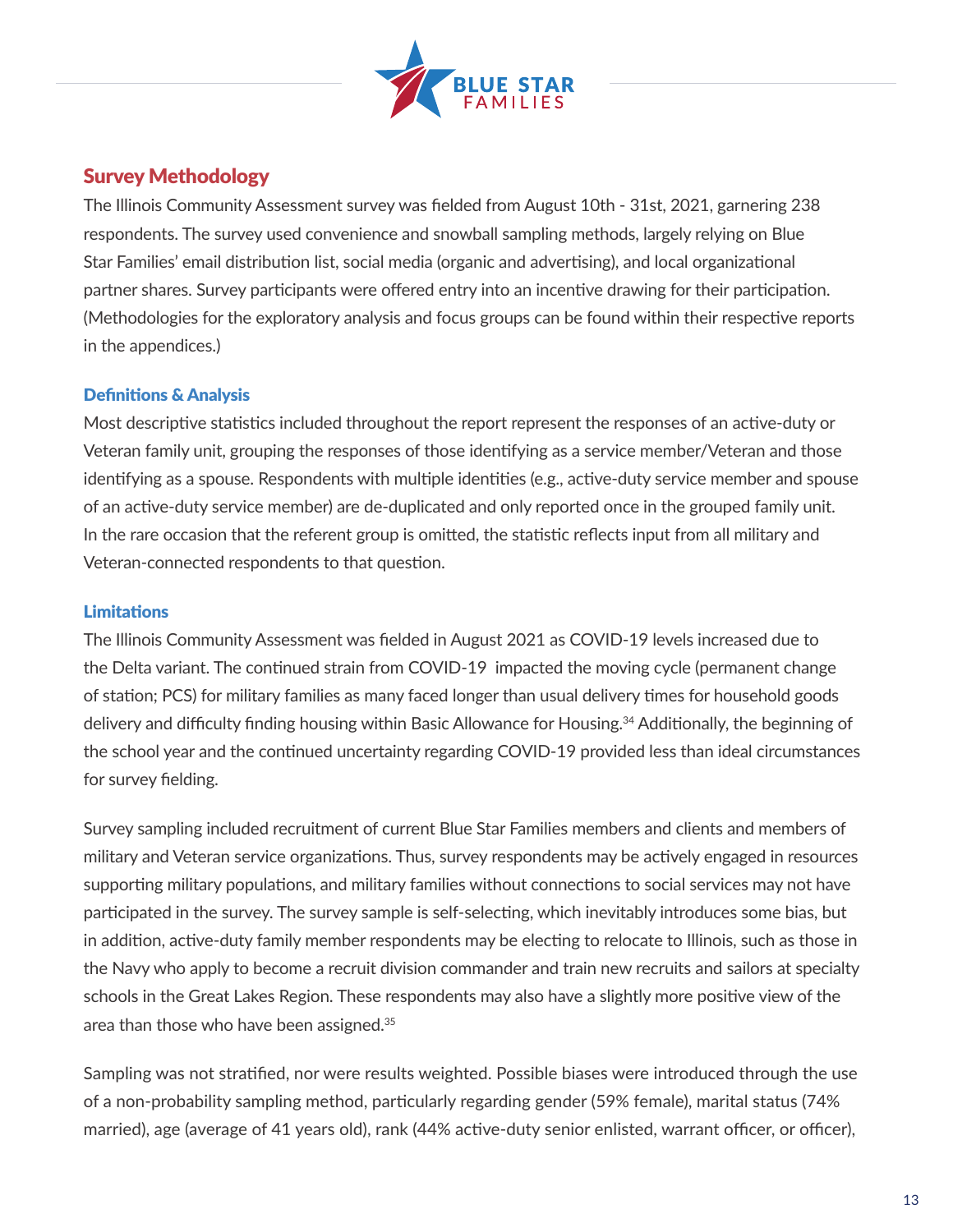

and/or race/ethnicity (78% white, non-Hispanic) representation among service member and family member respondents.

The sample size is the greatest limitation to this survey (n=238), and not all questions were presented to all audiences. While these sample sizes are not robust enough for additional statistical analysis,

the responses themselves (especially within the broader context of two extractions from MFLS data and focus groups) provide important context and a preliminary understanding of the challenges, trends, and implications for policy and programming. Due to sample differences, there are slight differentiations between respondents to the Illinois Community Assessment and the 2020 MFLS. Most notably, active-duty family respondents to the MFLS experience substantially greater financial stress than active-duty family respondents to this survey.

# Sample Demographics



Overall, the largest proportion of respondents were Veteran/retired service members (36%) and spouses of activeduty service members (32%). Ten percent of respondents were members of a National

Guard family. Forty-five percent of respondents live within 45 miles of Chicago, followed by 10% in the Mid-State area, and 11% in the Scott Air Force Base area.

## **Respondents' military affiliations**

(n=195; not all survey respondents answered this question)

| <b>Veteran</b>                                                                         | 23% | 46 |
|----------------------------------------------------------------------------------------|-----|----|
| <b>Spouse/Domestic Partner</b><br>of Active-Duty Service Member                        | 14% | 27 |
| <b>Retired Service Member</b>                                                          | 13% | 26 |
| <b>Spouse/Domestic Partner</b><br>of Veteran/ Retired Service Member                   | 13% | 25 |
| <b>National Guard Service Member</b>                                                   | 7%  | 14 |
| <b>Active-Duty Service Member</b>                                                      | 5%  | 10 |
| <b>Adult Child of Service Member</b><br>or Veteran                                     | 4%  | 7  |
| <b>Parent or Parent-in-Law of Service</b><br><b>Member</b>                             | 4%  | 7  |
| <b>Sibling of Service Member or Veteran</b>                                            | 4%  | 7  |
| <b>Spouse/Domestic Partner of National</b><br><b>Guard Service Member</b>              | 3%  | 6  |
| <b>Spouse/Domestic Partner of Reserve</b><br><b>Service Member</b>                     | 3%  | 6  |
| <b>Reserve Service Member</b>                                                          | 2%  | 4  |
| <b>Activated National Guard Service</b><br><b>Member</b>                               | 2%  | 3  |
| <b>Parent or Parent-in-Law</b><br>of Veteran/Retired Service Member                    | 2%  | 3  |
| <b>Spouse/Domestic Partner</b><br>of Activated National Guard Service<br><b>Member</b> | 1%  | 2  |
| <b>Gold Star Parent or other Family</b><br><b>Member</b>                               | 1%  | 2  |
| <b>Girlfriend/Boyfriend of Service</b><br><b>Member or Veteran</b>                     | 1%  | 1  |
| <b>Gold Star Spouse</b>                                                                | 1%  | 1  |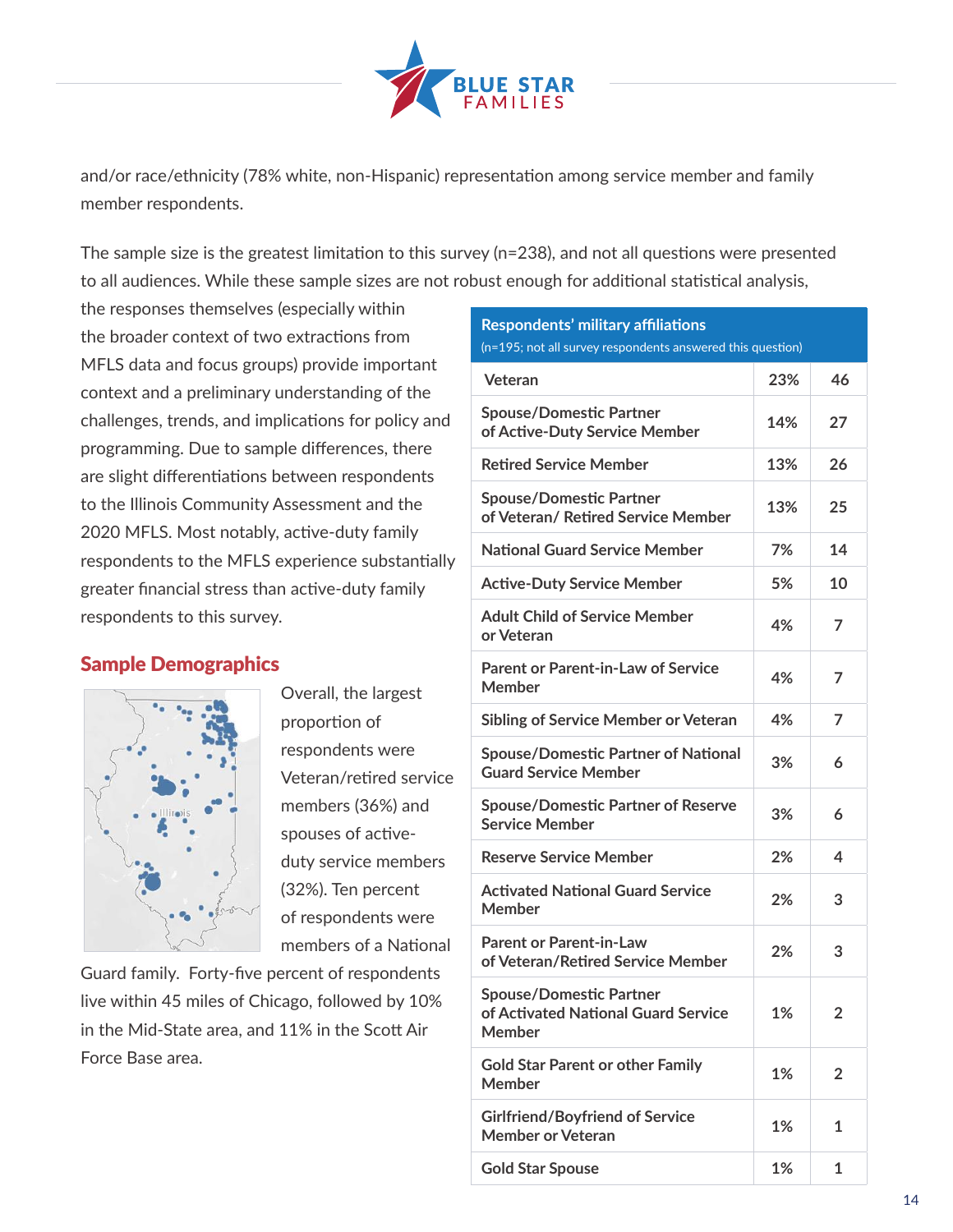

# **References**

- Beer, C. (2021, March 9). The rise of online communities. GWI. https://blog.gwi.com/chart-of-the-week/online-communities.
- Blue Star Families. (2021). 2020 Military Family Lifestyle Survey Comprehensive Report. https://bluestarfam.org/wp-content/uploads/2021/03/BSF\_MFLS\_CompReport\_FULL.pdf.
- Blue Star Families. (2021). 2020 Illinois Results Military Family Lifestyle Survey. https://bluestarfam.org/wp-content/uploads/2021/09/BSF\_MFLS\_Infographic\_Chicago.pdf.
- Congressional Research Service. (2020, May 20). Delivery of VA telehealth services during COVID-19 Congress. https://crsreports.congress.gov/product/pdf/IF/IF11554.
- Military Families Magazine. (2021, September 1). Covid adds even more military moving issues. Military Families. https://militaryfamilies.com/military-relocation/covid-adds-even-more-militarymoving-issues.
- Military OneSource. (n.d.). 2019 Demographics: Active Duty. 2019 Demographics Dashboards. https://demographics.militaryonesource.mil/chapter-2-active-duty-personnel.
- Military OneSource. (n.d.). 2019 Demographics: Reserve and Guard Members. 2019 Demographics Dashboards. https://demographics.militaryonesource.mil/chapter-3-ready-reserve-personnel.
- North American Moving Services. (n.d.). What percentage of Americans currently live in the town or city where they grew up? North American Moving Company. https://www.northamerican.com/infographics/where-they-grew-up.
- TRICARE. (2020, May 19). TRICARE Revises Telehealth Policy to Respond to COVID-19. TRICARE. https://www.tricare.mil/CoveredServices/BenefitUpdates/Archives/05\_18\_2020\_TRICARE\_Revises\_ Telehealth Policy to Respond to COVID 19.
- United States Census. (n.d.). U.S. Census Bureau quickfacts: Illinois. Census.gov. https://www.census.gov/quickfacts/fact/table/IL,US/PST045219.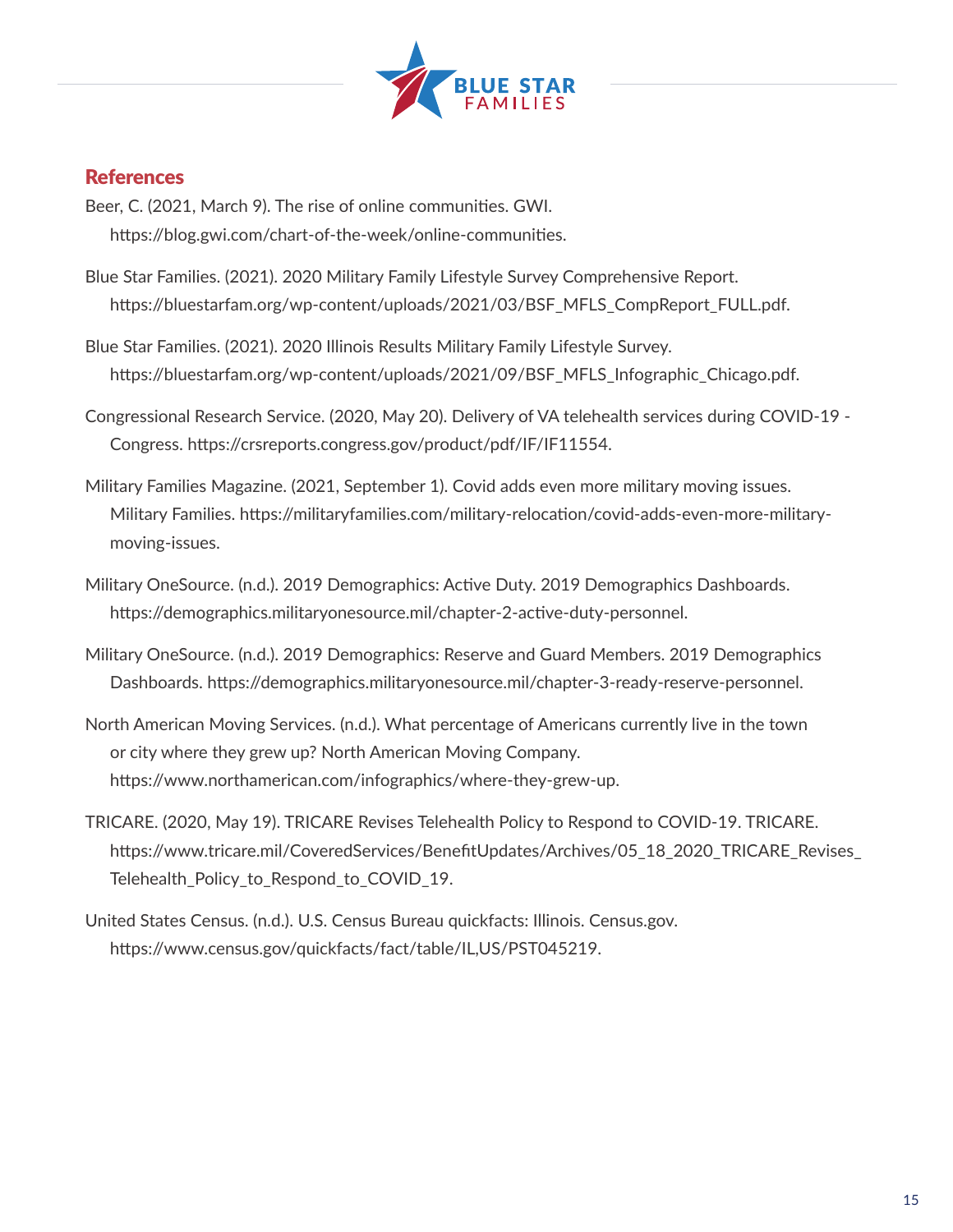

# **Endnotes**

 $1$  n=123 These rates are similar to the rates of participation in online groups internationally. In 2019, a report by global marketing firm GWI found 76% of internet users across the globe used online forums within the last month.

 $2n=112$ 

 $3n=137$ 

 $4n=72$ 

5 2020 Military Family Lifestyle Survey.

 $6$  n=31 (75% among active-duty family respondents only, n=24. Although the sample was small (n=23), there are indications that active-duty family respondents are more satisfied; 4 out of 10 active-duty respondents who answered the question rated their child(ren)'s education as "better" or "much better," compared to their previous duty station.

 $7n=31$ .

8 "Satisfied," "Somewhat satisfied," and "Very satisfied" were grouped; n=33 active-duty family respondents.

 $9n=29.$ 

 $10$  "Satisfied," "Somewhat satisfied," and "Very satisfied" were grouped;  $n=79$  Veteran family respondents.

 $11 n=58.$ 

 $12$  n=61 Veteran family respondents; n=32 active-duty family respondents; "Strongly agree" and "agree" were grouped. 33% of Veteran and 38% of active-duty family respondents reported "neither."

<sup>13</sup> The national average for military family sense of belonging to their local community, as reported in the 2020 Military Family Lifestyle Survey, is 27%.

<sup>14</sup> United States Census, 2019.

<sup>15</sup> Demographic Profile of Military, 2019.

<sup>16</sup> Demographic Profile of Military, 2019.

<sup>17</sup> of Veteran, National Guard, and Reserve family respondents.

 $18$  n=97; This is consistent with civilian research, which finds being close to family and familiarity/comfort are the top reasons people choose where to live nationally.

<sup>19</sup> Additional data in Appendix I.

 $20$  Active-duty family respondents (48%; n=33), (47%; n=64) Veteran family respondents; financial stress was notably higher (75%) among 2020 Military Family Lifestyle Survey active-duty family respondents from Illinois, reflecting differences in the two samples. BSF\_MFLS\_Infographic\_Chicago.pdf (bluestarfam.org)

 $21 n=33.$ 

 $^{22}$  n=28 active-duty family respondents; n=50 Veteran family respondents. "Excessive credit card debt" was the most commonly-reported financial stressor among Illinoisan active-duty family respondents to the 2020 Military Family Lifestyle Survey; however, other top financial stressors align with those reported by respondents to the Illinois Community Assessment survey. BSF\_MFLS\_Infographic\_Chicago.pdf (bluestarfam.org)

 $^{23}$  Similar to the national rate (77% of all active-duty family respondents to the 2020 MFLS with child care needs).

<sup>24</sup> This was not a top issue among the full active-duty family sample.

 $25$  n=131; "strongly agree" and "agree" were grouped.